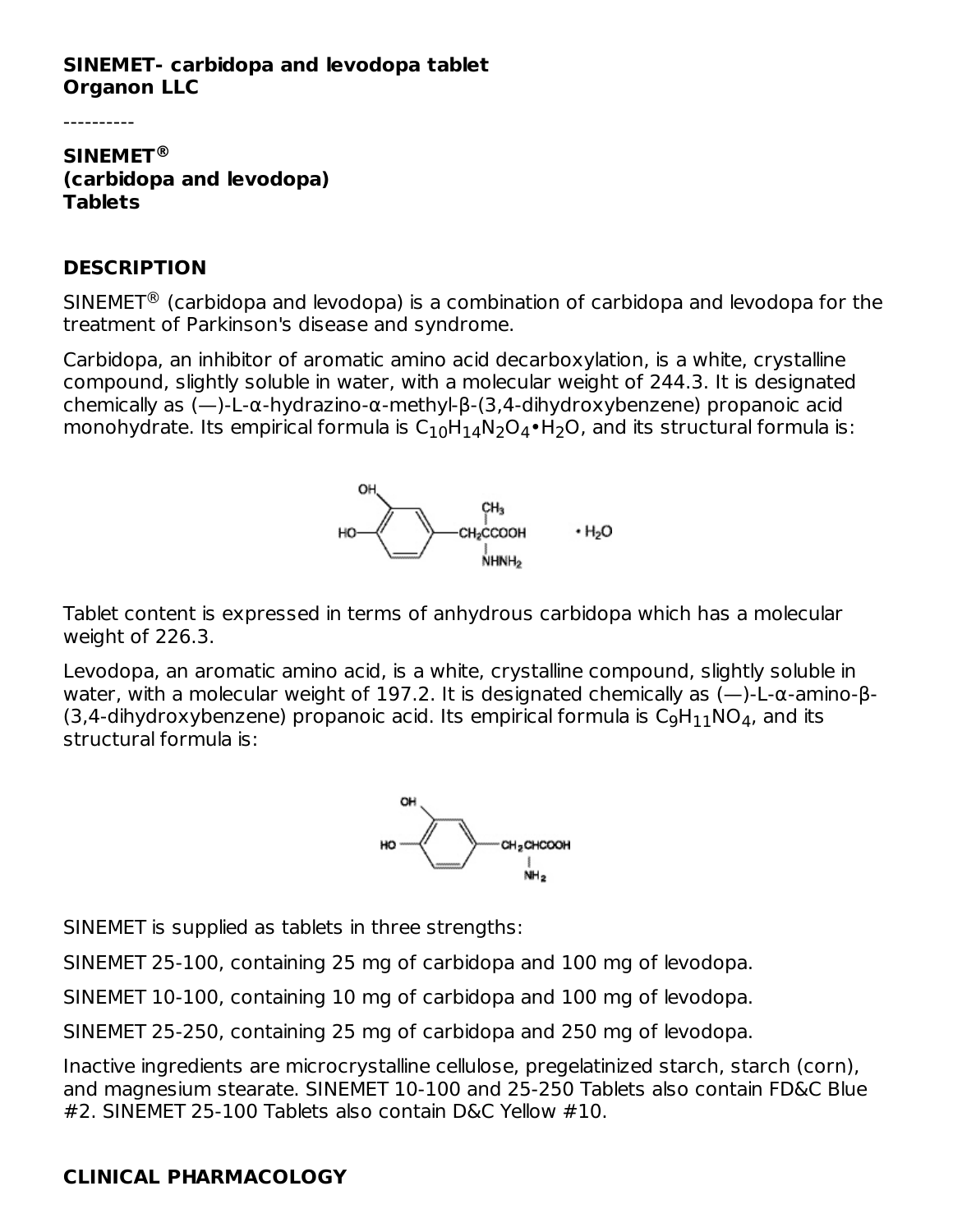## **Mechanism of Action**

Parkinson's disease is a progressive, neurodegenerative disorder of the extrapyramidal nervous system affecting the mobility and control of the skeletal muscular system. Its characteristic features include resting tremor, rigidity, and bradykinetic movements. Symptomatic treatments, such as levodopa therapies, may permit the patient better mobility.

Current evidence indicates that symptoms of Parkinson's disease are related to depletion of dopamine in the corpus striatum. Administration of dopamine is ineffective in the treatment of Parkinson's disease apparently because it does not cross the bloodbrain barrier. However, levodopa, the metabolic precursor of dopamine, does cross the blood-brain barrier, and presumably is converted to dopamine in the brain. This is thought to be the mechanism whereby levodopa relieves symptoms of Parkinson's disease.

#### **Pharmacodynamics**

When levodopa is administered orally, it is rapidly decarboxylated to dopamine in extracerebral tissues so that only a small portion of a given dose is transported unchanged to the central nervous system. For this reason, large doses of levodopa are required for adequate therapeutic effect, and these may often be accompanied by nausea and other adverse reactions, some of which are attributable to dopamine formed in extracerebral tissues.

Since levodopa competes with certain amino acids for transport across the gut wall, the absorption of levodopa may be impaired in some patients on a high protein diet.

Carbidopa inhibits decarboxylation of peripheral levodopa. It does not cross the bloodbrain barrier and does not affect the metabolism of levodopa within the central nervous system.

The incidence of levodopa-induced nausea and vomiting is less with SINEMET than with levodopa. In many patients, this reduction in nausea and vomiting will permit more rapid dosage titration.

Since its decarboxylase inhibiting activity is limited to extracerebral tissues, administration of carbidopa with levodopa makes more levodopa available for transport to the brain.

## **Pharmacokinetics**

Carbidopa reduces the amount of levodopa required to produce a given response by about 75% and, when administered with levodopa, increases both plasma levels and the plasma half-life of levodopa, and decreases plasma and urinary dopamine and homovanillic acid.

The plasma half-life of levodopa is about 50 minutes, without carbidopa. When carbidopa and levodopa are administered together, the half-life of levodopa is increased to about 1.5 hours. At steady state, the bioavailability of carbidopa from SINEMET tablets is approximately 99% relative to the concomitant administration of carbidopa and levodopa.

In clinical pharmacologic studies, simultaneous administration of carbidopa and levodopa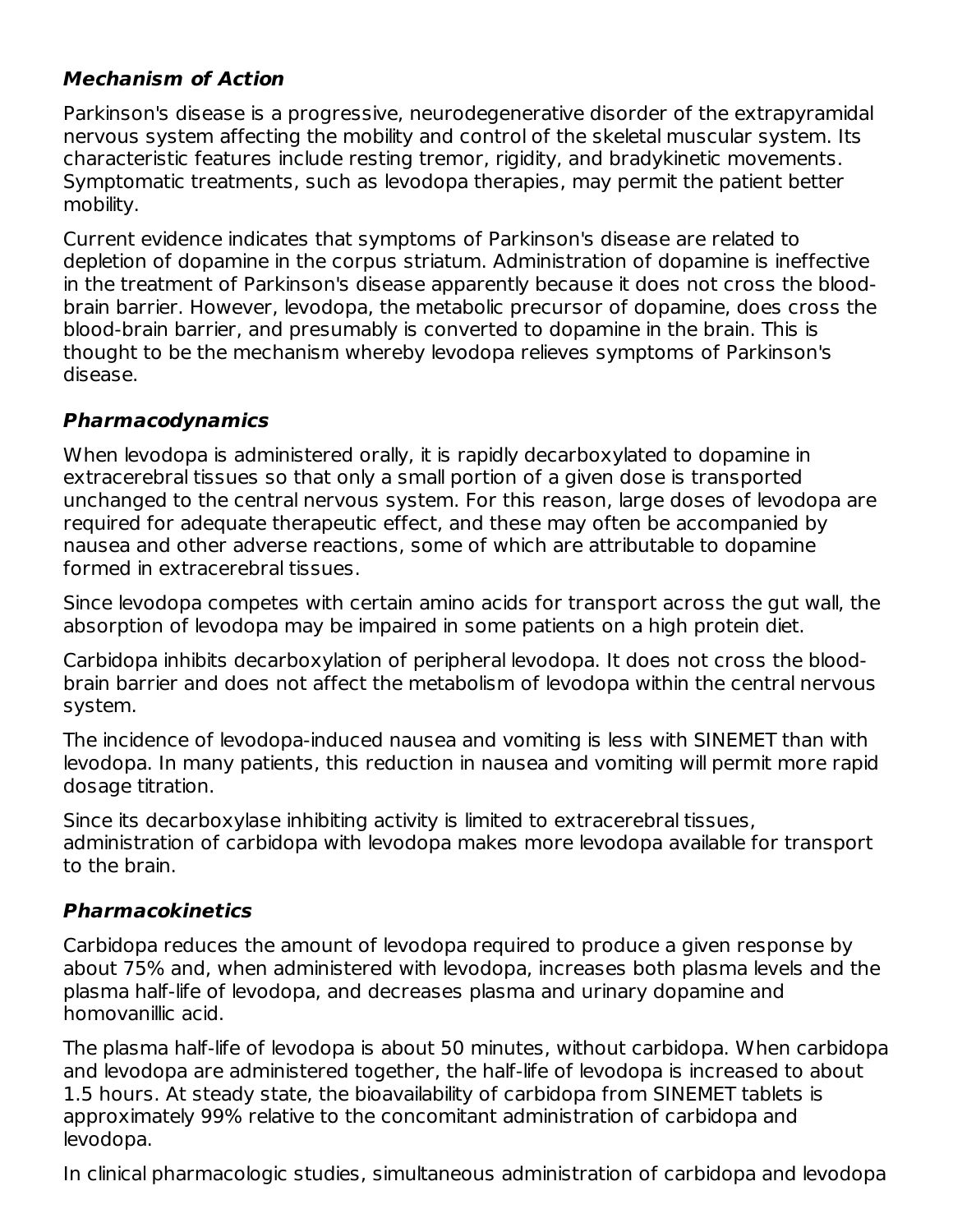produced greater urinary excretion of levodopa in proportion to the excretion of dopamine than administration of the two drugs at separate times.

Pyridoxine hydrochloride (vitamin B $_6$ ), in oral doses of  $10$  mg to 25 mg, may reverse the effects of levodopa by increasing the rate of aromatic amino acid decarboxylation. Carbidopa inhibits this action of pyridoxine; therefore, SINEMET can be given to patients receiving supplemental pyridoxine (vitamin B $_6$ ).

# **Special Populations**

Geriatric: A study in eight young healthy subjects (21-22 yr) and eight elderly healthy subjects (69-76 yr) showed that the absolute bioavailability of levodopa was similar between young and elderly subjects following oral administration of levodopa and carbidopa. However, the systemic exposure (AUC) of levodopa was increased by 55% in elderly subjects compared to young subjects. Based on another study in forty patients with Parkinson's disease, there was a correlation between age of patients and the increase of AUC of levodopa following administration of levodopa and an inhibitor of peripheral dopa decarboxylase. AUC of levodopa was increased by 28% in elderly patients ( $\geq 65$  yr) compared to young patients ( $\lt 65$  yr). Additionally, mean value of Cmax for levodopa was increased by 24% in elderly patients ( $\geq$  65 yr) compared to young patients (< 65 yr) (see PRECAUTIONS, Geriatric Use).

The AUC of carbidopa was increased in elderly subjects (n=10, 65-76 yr) by 29% compared to young subjects (n=24, 23-64 yr) following IV administration of 50 mg levodopa with carbidopa (50 mg). This increase is not considered a clinically significant impact.

# **INDICATIONS AND USAGE**

SINEMET is indicated in the treatment of Parkinson's disease, post-encephalitic parkinsonism, and symptomatic parkinsonism that may follow carbon monoxide intoxication or manganese intoxication.

Carbidopa allows patients treated for Parkinson's disease to use much lower doses of levodopa. Some patients who responded poorly to levodopa have improved on SINEMET. This is most likely due to decreased peripheral decarboxylation of levodopa caused by administration of carbidopa rather than by a primary effect of carbidopa on the nervous system. Carbidopa has not been shown to enhance the intrinsic efficacy of levodopa.

Carbidopa may also reduce nausea and vomiting and permit more rapid titration of levodopa.

# **CONTRAINDICATIONS**

Nonselective monoamine oxidase (MAO) inhibitors are contraindicated for use with SINEMET. These inhibitors must be discontinued at least two weeks prior to initiating therapy with SINEMET. SINEMET may be administered concomitantly with the manufacturer's recommended dose of an MAO inhibitor with selectivity for MAO type B (e.g., selegiline HCl) (see PRECAUTIONS, Drug Interactions).

SINEMET is contraindicated in patients with known hypersensitivity to any component of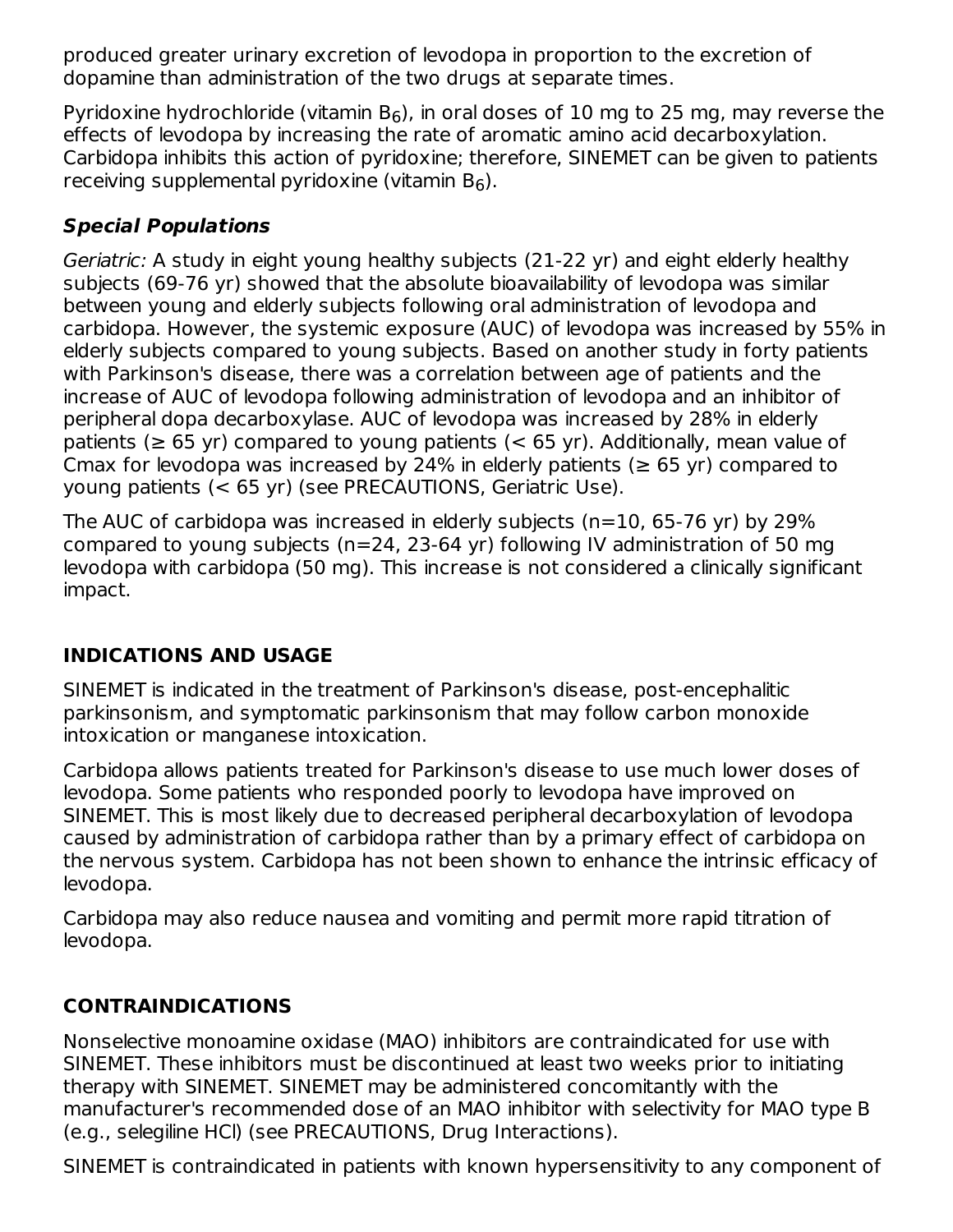this drug, and in patients with narrow-angle glaucoma.

#### **WARNINGS**

**When SINEMET is to be given to patients who are being treated with levodopa, levodopa must be discontinued at least twelve hours before therapy with SINEMET is started. In order to reduce adverse reactions, it is necessary to individualize therapy. See DOSAGE AND ADMINISTRATION section before initiating therapy.**

The addition of carbidopa with levodopa in the form of SINEMET reduces the peripheral effects (nausea, vomiting) due to decarboxylation of levodopa; however, carbidopa does not decrease the adverse reactions due to the central effects of levodopa. Because carbidopa permits more levodopa to reach the brain and more dopamine to be formed, certain adverse central nervous system (CNS) effects, e.g., dyskinesias (involuntary movements), may occur at lower dosages and sooner with SINEMET than with levodopa alone.

All patients should be observed carefully for the development of depression with concomitant suicidal tendencies.

SINEMET should be administered cautiously to patients with severe cardiovascular or pulmonary disease, bronchial asthma, renal, hepatic or endocrine disease.

As with levodopa, care should be exercised in administering SINEMET to patients with a history of myocardial infarction who have residual atrial, nodal, or ventricular arrhythmias. In such patients, cardiac function should be monitored with particular care during the period of initial dosage adjustment, in a facility with provisions for intensive cardiac care.

As with levodopa, treatment with SINEMET may increase the possibility of upper gastrointestinal hemorrhage in patients with a history of peptic ulcer.

## **Falling Asleep During Activities of Daily Living and Somnolence**

Patients taking SINEMET alone or with other dopaminergic drugs have reported suddenly falling asleep without prior warning of sleepiness while engaged in activities of daily living (includes operation of motor vehicles). Road traffic accidents attributed to sudden sleep onset have been reported. Although many patients reported somnolence while on dopaminergic medications, there have been reports of road traffic accidents attributed to sudden onset of sleep in which the patient did not perceive any warning signs, such as excessive drowsiness, and believed that they were alert immediately prior to the event. Sudden onset of sleep has been reported to occur as long as one year after the initiation of treatment.

Falling asleep while engaged in activities of daily living usually occurs in patients experiencing pre-existing somnolence, although some patients may not give such a history. For this reason, prescribers should reassess patients for drowsiness or sleepiness especially since some of the events occur well after the start of treatment. Prescribers should be aware that patients may not acknowledge drowsiness or sleepiness until directly questioned about drowsiness or sleepiness during specific activities. Patients should be advised to exercise caution while driving or operating machines during treatment with SINEMET. Patients who have already experienced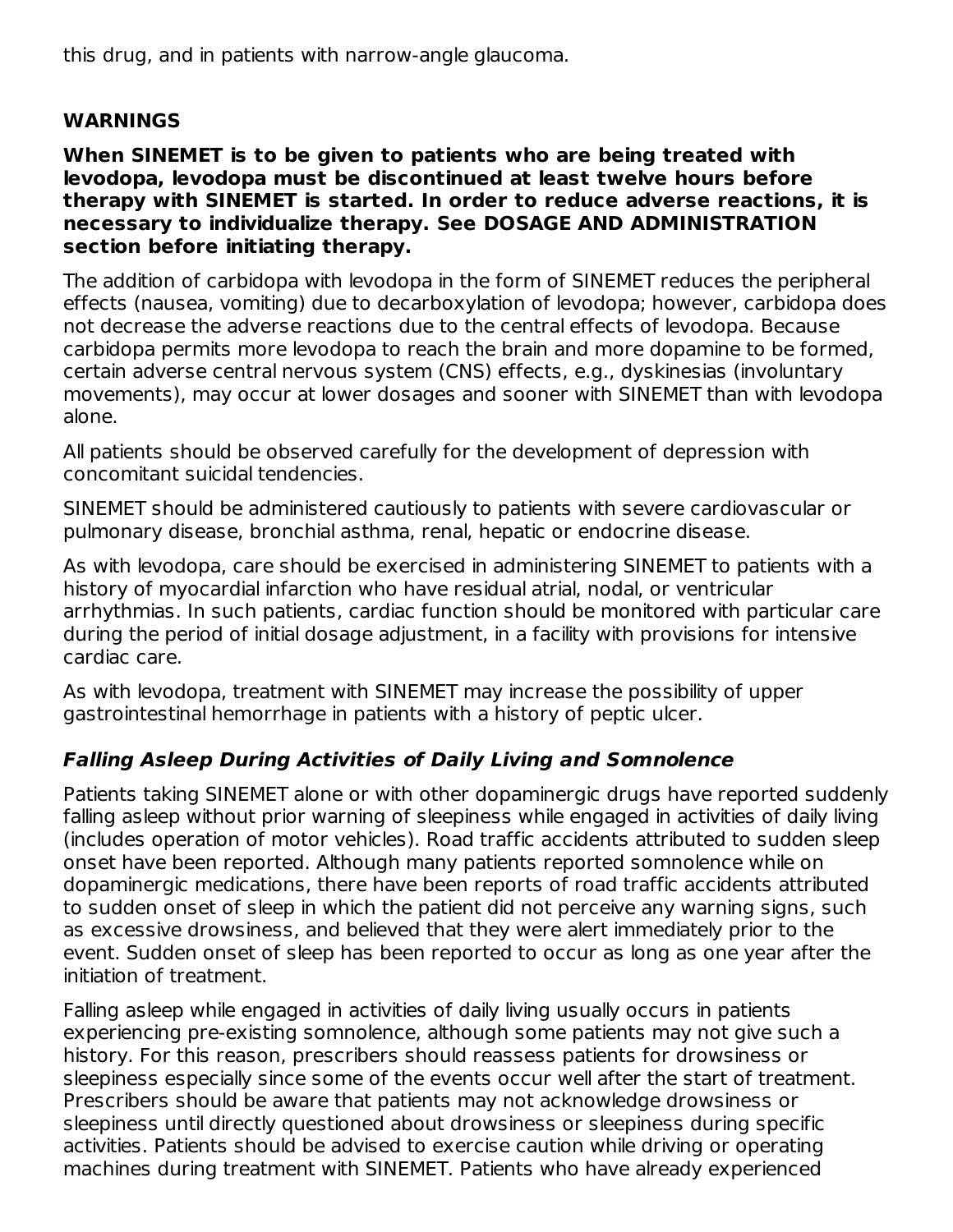somnolence or an episode of sudden sleep onset should not participate in these activities during treatment with SINEMET.

Before initiating treatment with SINEMET, advise patients about the potential to develop drowsiness and ask specifically about factors that may increase the risk for somnolence with SINEMET such as the use of concomitant sedating medications and the presence of sleep disorders. Consider discontinuing SINEMET in patients who report significant daytime sleepiness or episodes of falling asleep during activities that require active participation (e.g., conversations, eating, etc.). If treatment with SINEMET continues, patients should be advised not to drive and to avoid other potentially dangerous activities that might result in harm if the patients become somnolent. There is insufficient information to establish that dose reduction will eliminate episodes of falling asleep while engaged in activities of daily living.

## **Hyperpyrexia and Confusion**

Sporadic cases of a symptom complex resembling neuroleptic malignant syndrome (NMS) have been reported in association with dose reductions or withdrawal of certain antiparkinsonian agents such as levodopa, carbidopa and levodopa, or carbidopa and levodopa extended release. Therefore, patients should be observed carefully when the dosage of levodopa is reduced abruptly or discontinued, especially if the patient is receiving neuroleptics.

NMS is an uncommon but life-threatening syndrome characterized by fever or hyperthermia. Neurological findings, including muscle rigidity, involuntary movements, altered consciousness, mental status changes; other disturbances, such as autonomic dysfunction, tachycardia, tachypnea, sweating, hyper- or hypotension; laboratory findings, such as creatine phosphokinase elevation, leukocytosis, myoglobinuria, and increased serum myoglobin have been reported.

The early diagnosis of this condition is important for the appropriate management of these patients. Considering NMS as a possible diagnosis and ruling out other acute illnesses (e.g., pneumonia, systemic infection, etc.) is essential. This may be especially complex if the clinical presentation includes both serious medical illness and untreated or inadequately treated extrapyramidal signs and symptoms (EPS). Other important considerations in the differential diagnosis include central anticholinergic toxicity, heat stroke, drug fever, and primary central nervous system (CNS) pathology.

The management of NMS should include: 1) intensive symptomatic treatment and medical monitoring and 2) treatment of any concomitant serious medical problems for which specific treatments are available. Dopamine agonists, such as bromocriptine, and muscle relaxants, such as dantrolene, are often used in the treatment of NMS; however, their effectiveness has not been demonstrated in controlled studies.

# **PRECAUTIONS**

## **General**

As with levodopa, periodic evaluations of hepatic, hematopoietic, cardiovascular, and renal function are recommended during extended therapy.

Patients with chronic wide-angle glaucoma may be treated cautiously with SINEMET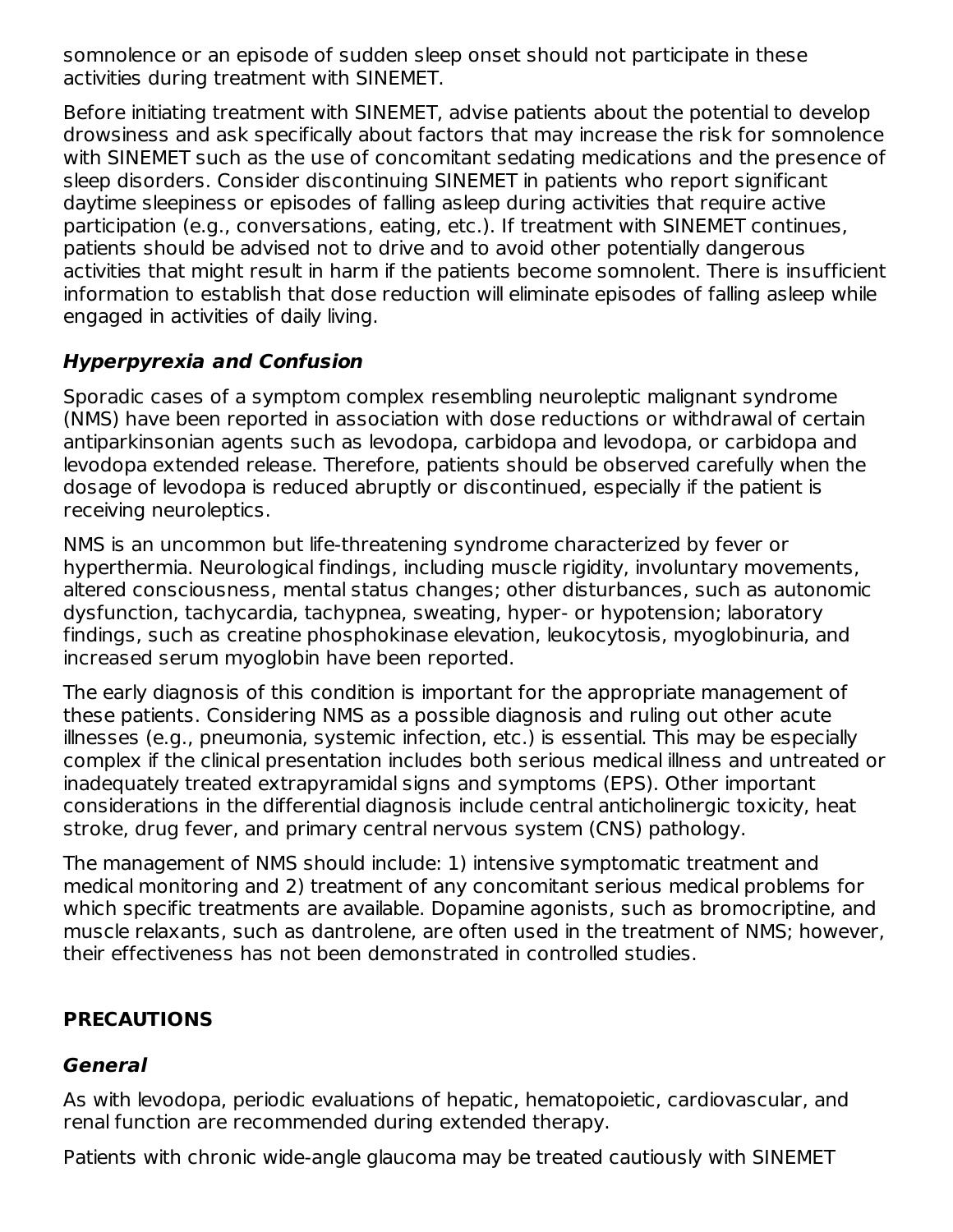provided the intraocular pressure is well-controlled and the patient is monitored carefully for changes in intraocular pressure during therapy.

## **Dyskinesia**

Levodopa alone, as well as SINEMET, is associated with dyskinesias. The occurrence of dyskinesias may require dosage reduction.

# **Hallucinations / Psychotic-Like Behavior**

Hallucinations and psychotic-like behavior have been reported with dopaminergic medications. In general, hallucinations present shortly after the initiation of therapy and may be responsive to dose reduction in levodopa. Hallucinations may be accompanied by confusion and to a lesser extent sleep disorder (insomnia) and excessive dreaming.

SINEMET may have similar effects on thinking and behavior. This abnormal thinking and behavior may present with one or more symptoms, including paranoid ideation, delusions, hallucinations, confusion, psychotic-like behavior, disorientation, aggressive behavior, agitation, and delirium.

Ordinarily, patients with a major psychotic disorder should not be treated with SINEMET, because of the risk of exacerbating psychosis. In addition, certain medications used to treat psychosis may exacerbate the symptoms of Parkinson's disease and may decrease the effectiveness of SINEMET.

# **Impulse Control / Compulsive Behaviors**

Reports of patients taking dopaminergic medications (medications that increase central dopaminergic tone), suggest that patients may experience an intense urge to gamble, increased sexual urges, intense urges to spend money, binge eating, and/or other intense urges, and the inability to control these urges. In some cases, although not all, these urges were reported to have stopped when the dose was reduced or the medication was discontinued. Because patients may not recognize these behaviors as abnormal, it is important for prescribers to specifically ask patients or the caregivers about the development of new or increased gambling urges, sexual urges, uncontrolled spending or other urges while being treated with SINEMET. Physicians should consider dose reduction or stopping the medication if a patient develops such urges while taking SINEMET [see Information for Patients].

# **Melanoma**

Epidemiological studies have shown that patients with Parkinson's disease have a higher risk (2- to approximately 6-fold higher) of developing melanoma than the general population. Whether the increased risk observed was due to Parkinson's disease or other factors, such as drugs used to treat Parkinson's disease, is unclear.

For the reasons stated above, patients and providers are advised to monitor for melanomas frequently and on a regular basis when using SINEMET for any indication. Ideally, periodic skin examinations should be performed by appropriately qualified individuals (e.g., dermatologists).

# **Information for Patients**

The patient should be informed that SINEMET is an immediate-release formulation of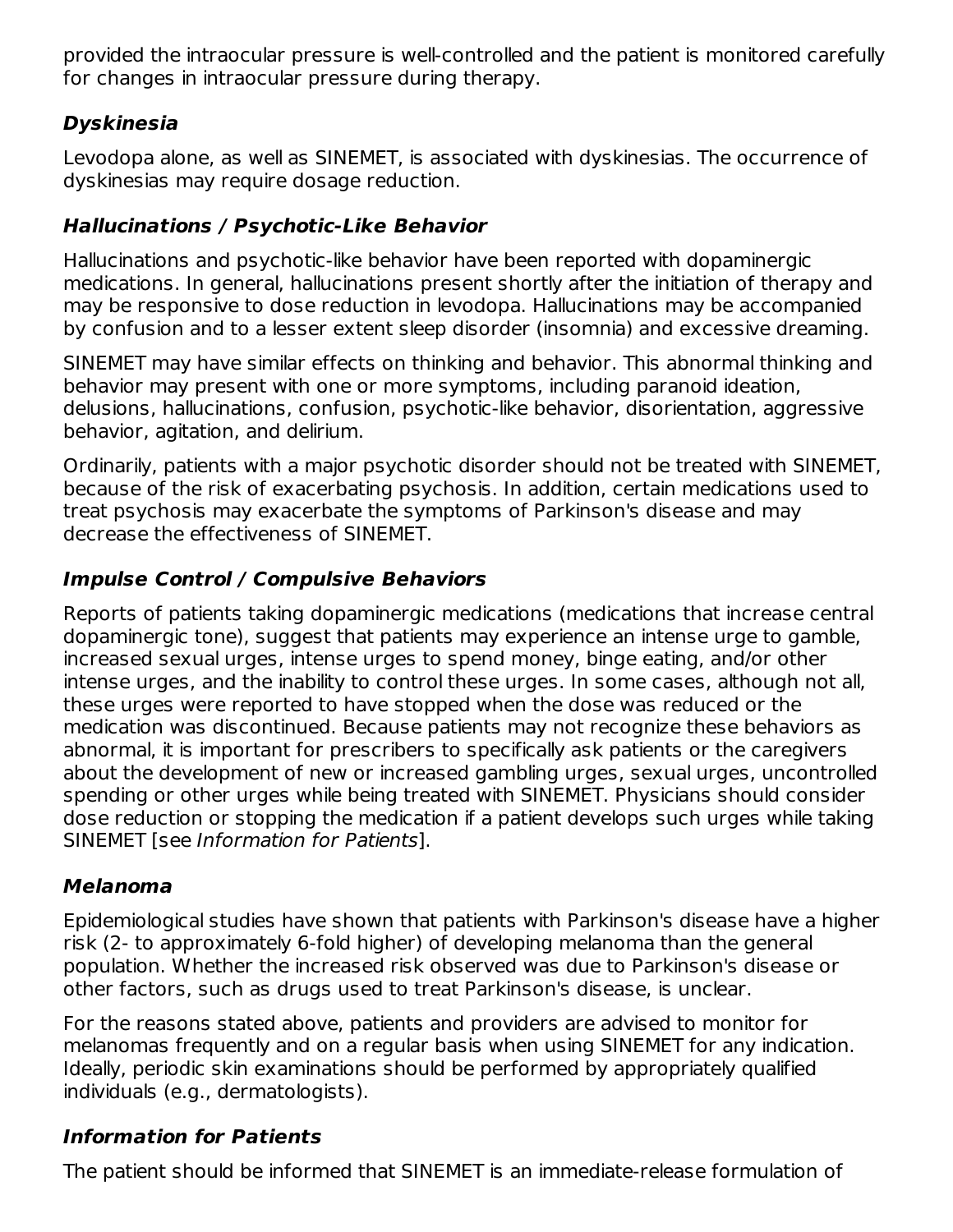carbidopa and levodopa that is designed to begin release of ingredients within 30 minutes. It is important that SINEMET be taken at regular intervals according to the schedule outlined by the physician. The patient should be cautioned not to change the prescribed dosage regimen and not to add any additional antiparkinson medications, including other carbidopa and levodopa preparations, without first consulting the physician.

Patients should be advised that sometimes a 'wearing-off' effect may occur at the end of the dosing interval. The physician should be notified if such response poses a problem to lifestyle.

Patients should be advised that occasionally, dark color (red, brown, or black) may appear in saliva, urine, or sweat after ingestion of SINEMET. Although the color appears to be clinically insignificant, garments may become discolored.

The patient should be advised that a change in diet to foods that are high in protein may delay the absorption of levodopa and may reduce the amount taken up in the circulation. Excessive acidity also delays stomach emptying, thus delaying the absorption of levodopa. Iron salts (such as in multivitamin tablets) may also reduce the amount of levodopa available to the body. The above factors may reduce the clinical effectiveness of the levodopa or carbidopa and levodopa therapy.

Patients should be alerted to the possibility of sudden onset of sleep during daily activities, in some cases without awareness or warning signs, when they are taking dopaminergic agents, including levodopa. Patients should be advised to exercise caution while driving or operating machinery and that if they have experienced somnolence and/or sudden sleep onset, they must refrain from these activities. (See WARNINGS, Falling Asleep During Activities of Daily Living and Somnolence.)

There have been reports of patients experiencing intense urges to gamble, increased sexual urges, and other intense urges, and the inability to control these urges while taking one or more of the medications that increase central dopaminergic tone and that are generally used for the treatment of Parkinson's disease, including SINEMET. Although it is not proven that the medications caused these events, these urges were reported to have stopped in some cases when the dose was reduced or the medication was stopped. Prescribers should ask patients about the development of new or increased gambling urges, sexual urges or other urges while being treated with SINEMET. Patients should inform their physician if they experience new or increased gambling urges, increased sexual urges, or other intense urges while taking SINEMET. Physicians should consider dose reduction or stopping the medication if a patient develops such urges while taking SINEMET (See PRECAUTIONS, Impulse Control / Compulsive Behaviors).

## **Laboratory Tests**

Abnormalities in laboratory tests may include elevations of liver function tests such as alkaline phosphatase, SGOT (AST), SGPT (ALT), lactic dehydrogenase (LDH), and bilirubin. Abnormalities in blood urea nitrogen (BUN) and positive Coombs test have also been reported. Commonly, levels of blood urea nitrogen, creatinine, and uric acid are lower during administration of SINEMET than with levodopa.

SINEMET may cause a false-positive reaction for urinary ketone bodies when a test tape is used for determination of ketonuria. This reaction will not be altered by boiling the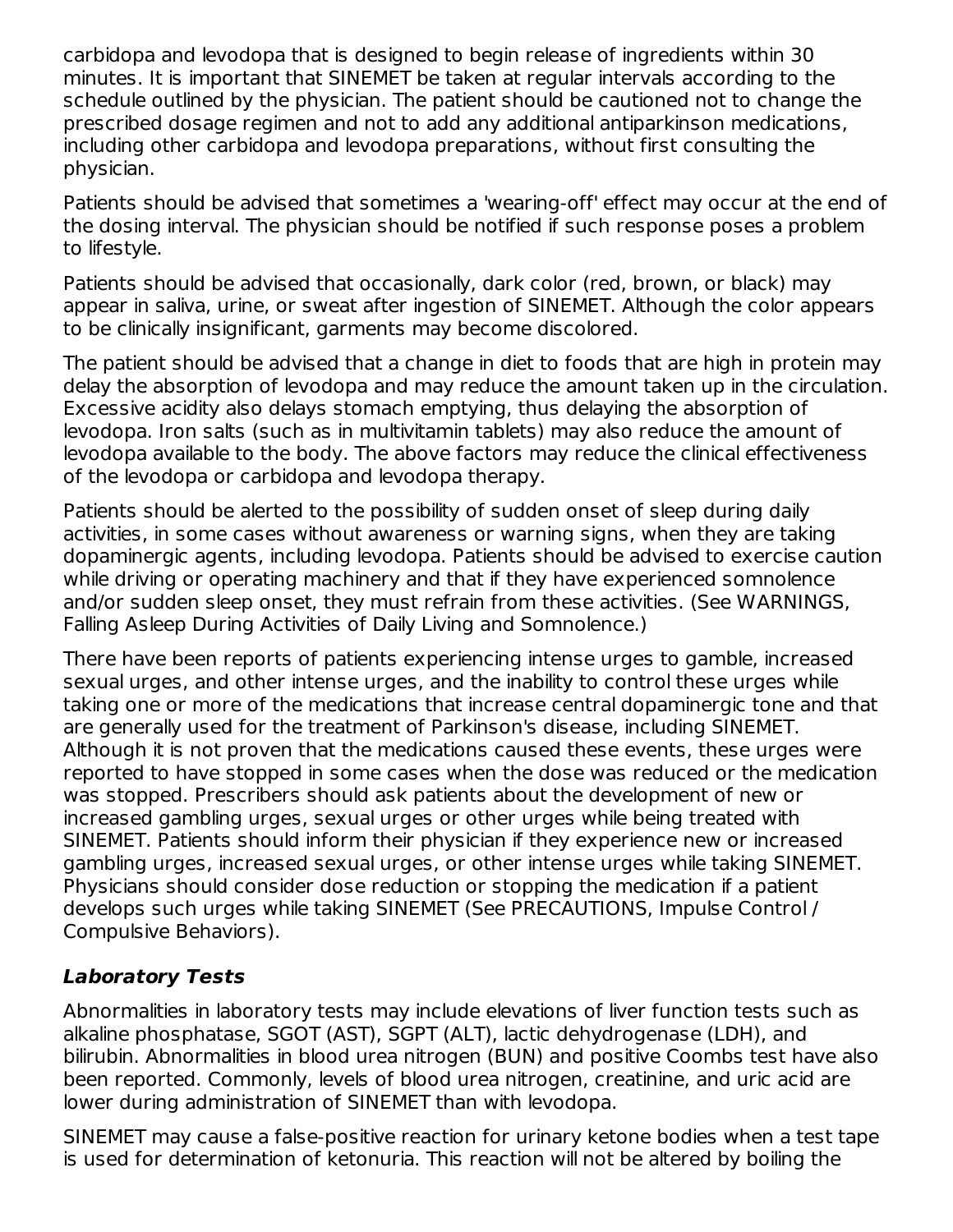urine specimen. False-negative tests may result with the use of glucose-oxidase methods of testing for glucosuria.

Cases of falsely diagnosed pheochromocytoma in patients on carbidopa and levodopa therapy have been reported very rarely. Caution should be exercised when interpreting the plasma and urine levels of catecholamines and their metabolites in patients on levodopa or carbidopa and levodopa therapy.

## **Drug Interactions**

Caution should be exercised when the following drugs are administered concomitantly with SINEMET.

Symptomatic postural hypotension occurred when SINEMET was added to the treatment of a patient receiving antihypertensive drugs. Therefore, when therapy with SINEMET is started, dosage adjustment of the antihypertensive drug may be required.

For patients receiving MAO inhibitors (Type A or B), see CONTRAINDICATIONS. Concomitant therapy with selegiline and carbidopa and levodopa may be associated with severe orthostatic hypotension not attributable to carbidopa and levodopa alone (see CONTRAINDICATIONS).

There have been rare reports of adverse reactions, including hypertension and dyskinesia, resulting from the concomitant use of tricyclic antidepressants and SINEMET.

Dopamine  $D_2$  receptor antagonists (e.g., phenothiazines, butyrophenones, risperidone) and isoniazid may reduce the therapeutic effects of levodopa. In addition, the beneficial effects of levodopa in Parkinson's disease have been reported to be reversed by phenytoin and papaverine. Patients taking these drugs with SINEMET should be carefully observed for loss of therapeutic response.

Use of SINEMET with dopamine-depleting agents (e.g., reserpine and tetrabenazine) or other drugs known to deplete monoamine stores is not recommended.

SINEMET and iron salts or multivitamins containing iron salts should be coadministered with caution. Iron salts can form chelates with levodopa and carbidopa and consequently reduce the bioavailability of carbidopa and levodopa.

Although metoclopramide may increase the bioavailability of levodopa by increasing gastric emptying, metoclopramide may also adversely affect disease control by its dopamine receptor antagonistic properties.

## **Carcinogenesis, Mutagenesis, Impairment of Fertility**

In a two-year bioassay of SINEMET, no evidence of carcinogenicity was found in rats receiving doses of approximately two times the maximum daily human dose of carbidopa and four times the maximum daily human dose of levodopa.

In reproduction studies with SINEMET, no effects on fertility were found in rats receiving doses of approximately two times the maximum daily human dose of carbidopa and four times the maximum daily human dose of levodopa.

# **Pregnancy**

No teratogenic effects were observed in a study in mice receiving up to 20 times the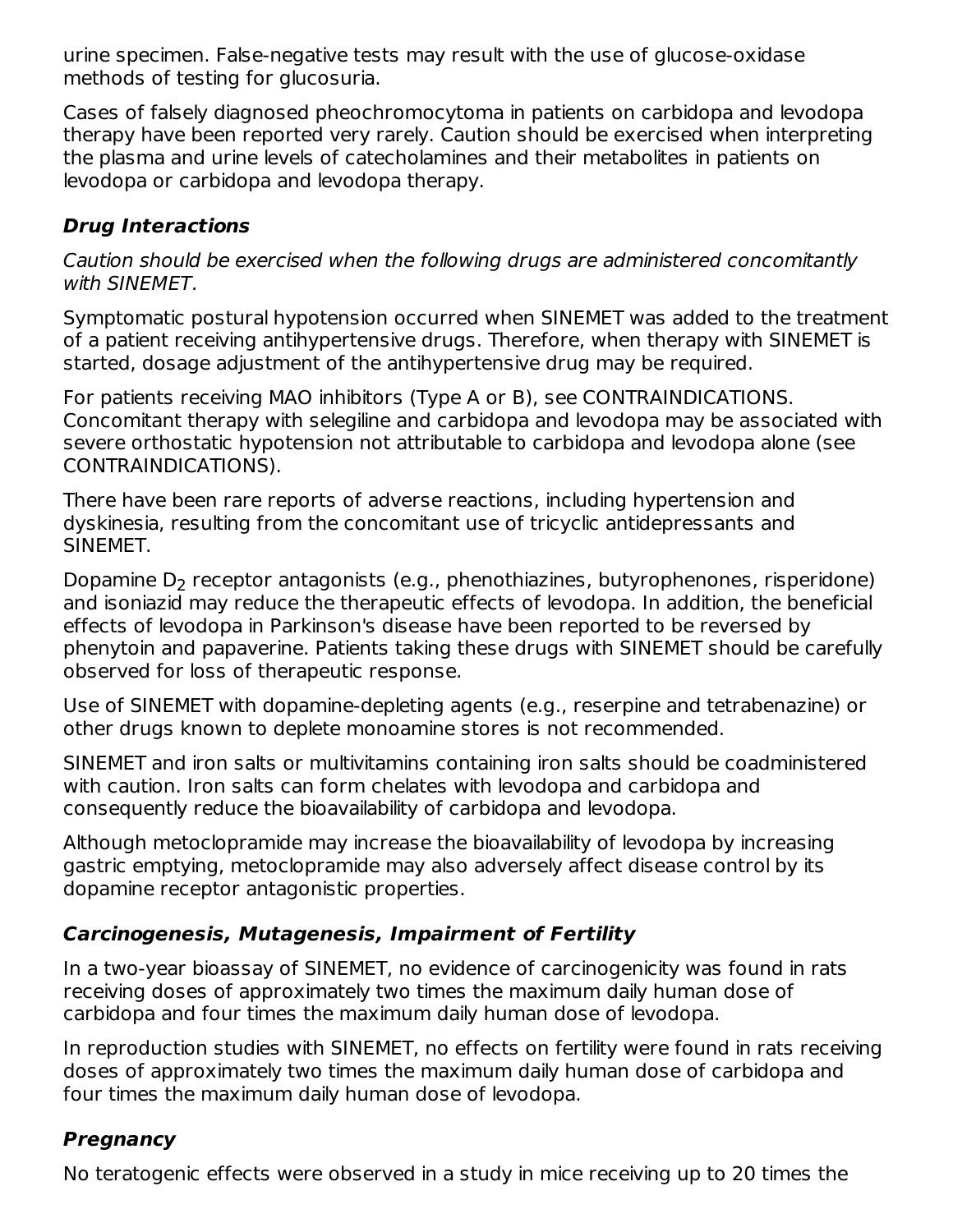maximum recommended human dose of SINEMET. There was a decrease in the number of live pups delivered by rats receiving approximately two times the maximum recommended human dose of carbidopa and approximately five times the maximum recommended human dose of levodopa during organogenesis. SINEMET caused both visceral and skeletal malformations in rabbits at all doses and ratios of carbidopa/levodopa tested, which ranged from 10 times/5 times the maximum recommended human dose of carbidopa/levodopa to 20 times/10 times the maximum recommended human dose of carbidopa/levodopa.

There are no adequate or well-controlled studies in pregnant women. It has been reported from individual cases that levodopa crosses the human placental barrier, enters the fetus, and is metabolized. Carbidopa concentrations in fetal tissue appeared to be minimal. Use of SINEMET in women of childbearing potential requires that the anticipated benefits of the drug be weighed against possible hazards to mother and child.

#### **Nursing Mothers**

Levodopa has been detected in human milk. Caution should be exercised when SINEMET is administered to a nursing woman.

## **Pediatric Use**

Safety and effectiveness in pediatric patients have not been established. Use of the drug in patients below the age of 18 is not recommended.

## **Geriatric Use**

In the clinical efficacy trials for SINEMET, almost half of the patients were older than 65, but few were older than 75. No overall meaningful differences in safety or effectiveness were observed between these subjects and younger subjects, but greater sensitivity of some older individuals to adverse drug reactions such as hallucinations cannot be ruled out. There is no specific dosing recommendation based upon clinical pharmacology data as SINEMET is titrated as tolerated for clinical effect.

# **ADVERSE REACTIONS**

The most common adverse reactions reported with SINEMET have included dyskinesias, such as choreiform, dystonic, and other involuntary movements, and nausea.

The following other adverse reactions have been reported with SINEMET:

Body as a Whole

Chest pain, asthenia.

Cardiovascular

Cardiac irregularities, hypotension, orthostatic effects including orthostatic hypotension, hypertension, syncope, phlebitis, palpitation.

## Gastrointestinal

Dark saliva, gastrointestinal bleeding, development of duodenal ulcer, anorexia, vomiting, diarrhea, constipation, dyspepsia, dry mouth, taste alterations.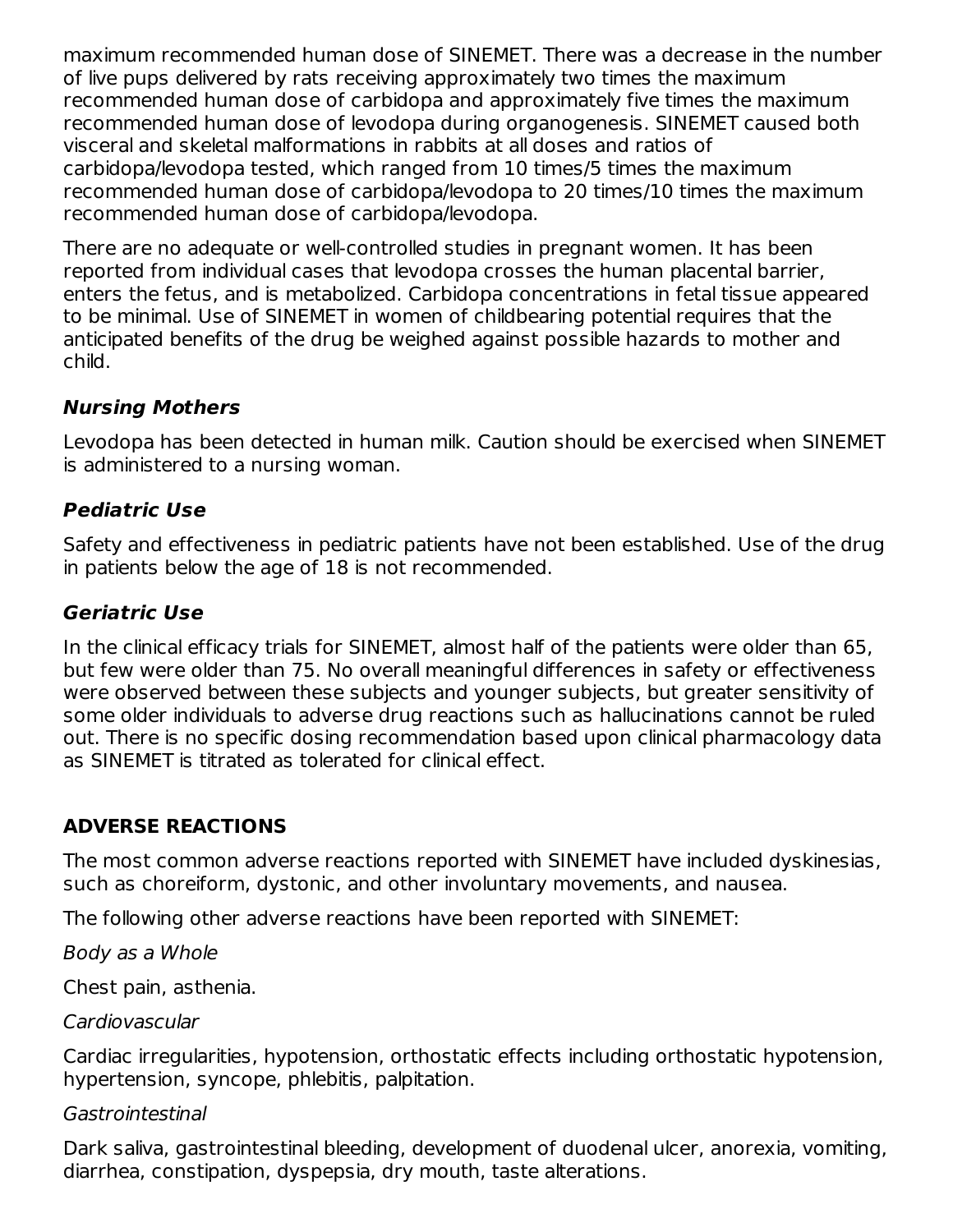#### **Hematologic**

Agranulocytosis, hemolytic and non-hemolytic anemia, thrombocytopenia, leukopenia.

## Hypersensitivity

Angioedema, urticaria, pruritus, Henoch-Schönlein purpura, bullous lesions (including pemphigus-like reactions).

## Musculoskeletal

Back pain, shoulder pain, muscle cramps.

# Nervous System/Psychiatric

Psychotic episodes including delusions, hallucinations, and paranoid ideation, bradykinetic episodes ("on-off" phenomenon), confusion, agitation, dizziness, somnolence, dream abnormalities including nightmares, insomnia, paresthesia, headache, depression with or without development of suicidal tendencies, dementia, pathological gambling, increased libido including hypersexuality, impulse control symptoms. Convulsions also have occurred; however, a causal relationship with SINEMET has not been established.

**Respiratory** 

Dyspnea, upper respiratory infection.

Skin

Rash, increased sweating, alopecia, dark sweat.

## Urogenital

Urinary tract infection, urinary frequency, dark urine.

# Laboratory Tests

Decreased hemoglobin and hematocrit; abnormalities in alkaline phosphatase, SGOT (AST), SGPT (ALT), LDH, bilirubin, BUN, Coombs test; elevated serum glucose; white blood cells, bacteria, and blood in the urine.

Other adverse reactions that have been reported with levodopa alone and with various carbidopa and levodopa formulations, and may occur with SINEMET are:

Body as a Whole

Abdominal pain and distress, fatigue.

Cardiovascular

Myocardial infarction.

Gastrointestinal

Gastrointestinal pain, dysphagia, sialorrhea, flatulence, bruxism, burning sensation of the tongue, heartburn, hiccups.

Metabolic

Edema, weight gain, weight loss.

Musculoskeletal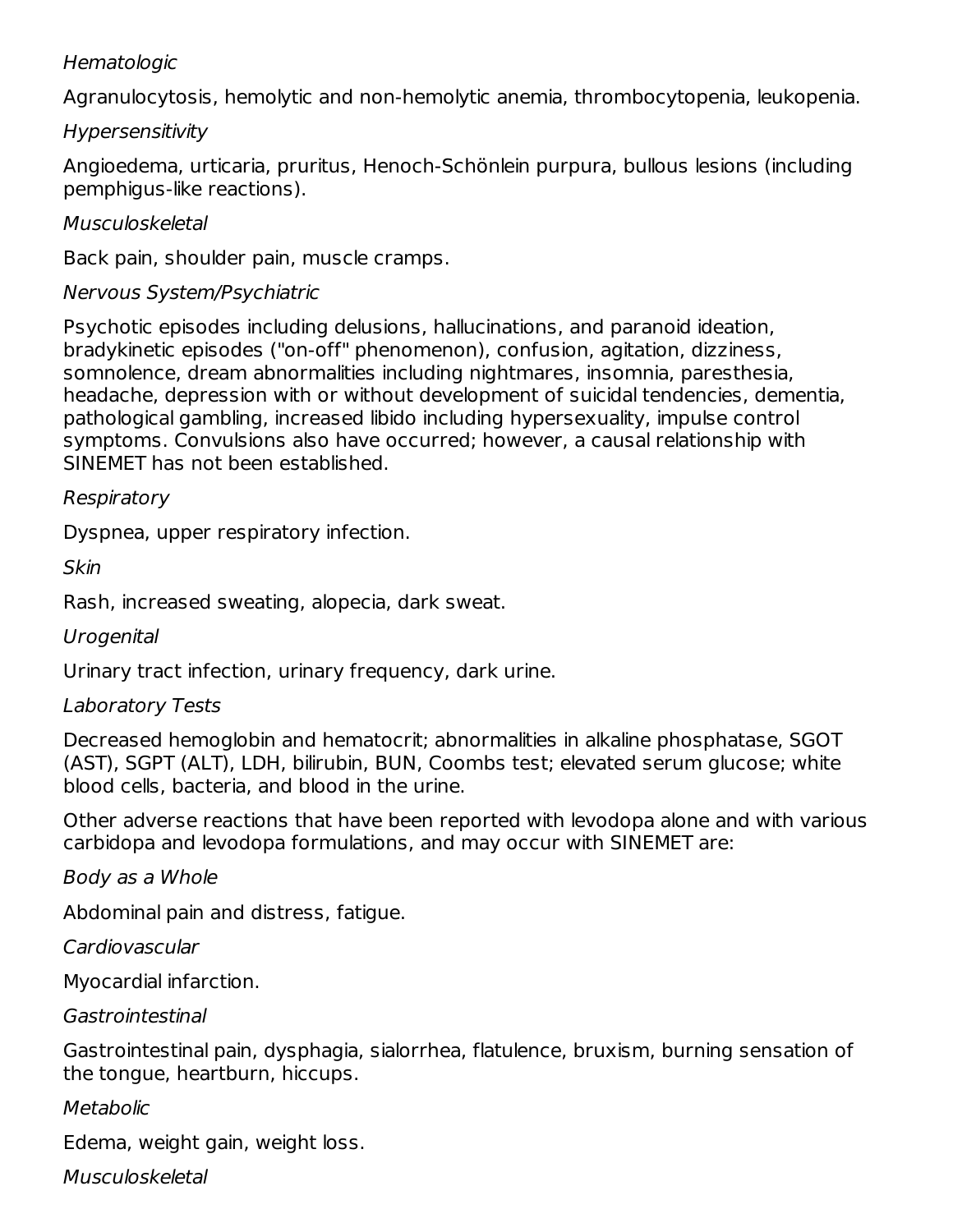Leg pain.

Nervous System/Psychiatric

Ataxia, extrapyramidal disorder, falling, anxiety, gait abnormalities, nervousness, decreased mental acuity, memory impairment, disorientation, euphoria, blepharospasm (which may be taken as an early sign of excess dosage; consideration of dosage reduction may be made at this time), trismus, increased tremor, numbness, muscle twitching, activation of latent Horner's syndrome, peripheral neuropathy.

Respiratory

Pharyngeal pain, cough.

Skin

Malignant melanoma, flushing.

Special Senses

Oculogyric crises, diplopia, blurred vision, dilated pupils.

# Urogenital

Urinary retention, urinary incontinence, priapism.

**Miscellaneous** 

Bizarre breathing patterns, faintness, hoarseness, malaise, hot flashes, sense of stimulation.

# Laboratory Tests

Decreased white blood cell count and serum potassium; increased serum creatinine and uric acid; protein and glucose in urine.

# **OVERDOSAGE**

Management of acute overdosage with SINEMET is the same as management of acute overdosage with levodopa. Pyridoxine is not effective in reversing the actions of SINEMET.

General supportive measures should be employed, along with immediate gastric lavage. Intravenous fluids should be administered judiciously and an adequate airway maintained. Electrocardiographic monitoring should be instituted and the patient carefully observed for the development of arrhythmias; if required, appropriate antiarrhythmic therapy should be given. The possibility that the patient may have taken other drugs as well as SINEMET should be taken into consideration. To date, no experience has been reported with dialysis; hence, its value in overdosage is not known.

Based on studies in which high doses of levodopa and/or carbidopa were administered, a significant proportion of rats and mice given single oral doses of levodopa of approximately 1500-2000 mg/kg are expected to die. A significant proportion of infant rats of both sexes are expected to die at a dose of 800 mg/kg. A significant proportion of rats are expected to die after treatment with similar doses of carbidopa. The addition of carbidopa in a 1:10 ratio with levodopa increases the dose at which a significant proportion of mice are expected to die to 3360 mg/kg.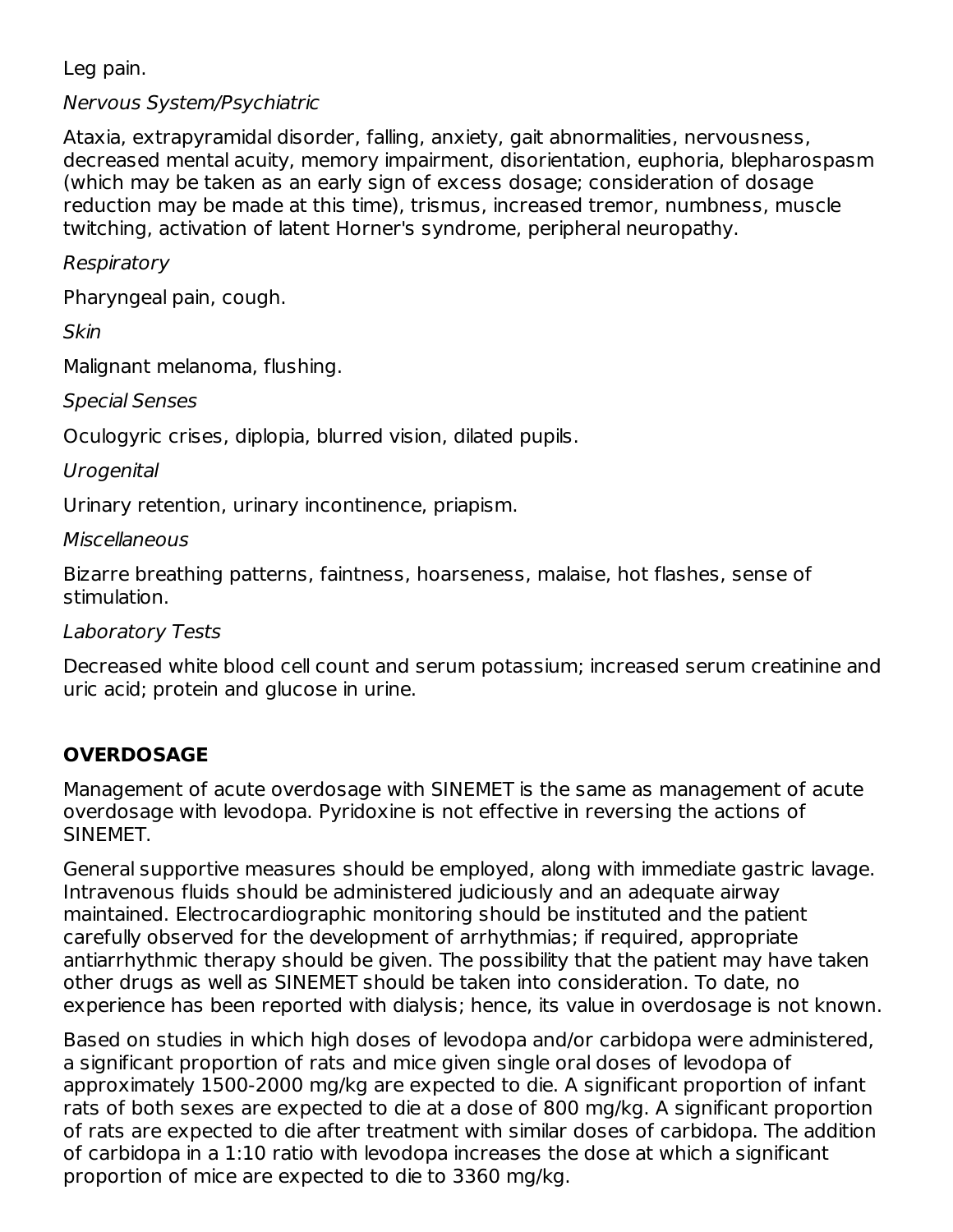## **DOSAGE AND ADMINISTRATION**

The optimum daily dosage of SINEMET must be determined by careful titration in each patient. SINEMET tablets are available in a 1:4 ratio of carbidopa to levodopa (SINEMET 25-100) as well as 1:10 ratio (SINEMET 25-250 and SINEMET 10-100). Tablets of the two ratios may be given separately or combined as needed to provide the optimum dosage.

Studies show that peripheral dopa decarboxylase is saturated by carbidopa at approximately 70 to 100 mg a day. Patients receiving less than this amount of carbidopa are more likely to experience nausea and vomiting.

## **Usual Initial Dosage**

Dosage is best initiated with one tablet of SINEMET 25-100 three times a day. This dosage schedule provides 75 mg of carbidopa per day. Dosage may be increased by one tablet every day or every other day, as necessary, until a dosage of eight tablets of SINEMET 25-100 a day is reached.

If SINEMET 10-100 is used, dosage may be initiated with one tablet three or four times a day. However, this will not provide an adequate amount of carbidopa for many patients. Dosage may be increased by one tablet every day or every other day until a total of eight tablets (2 tablets q.i.d.) is reached.

## **How to Transfer Patients from Levodopa**

**Levodopa must be discontinued at least twelve hours before starting SINEMET.** A daily dosage of SINEMET should be chosen that will provide approximately 25% of the previous levodopa dosage. Patients who are taking less than 1500 mg of levodopa a day should be started on one tablet of SINEMET 25-100 three or four times a day. The suggested starting dosage for most patients taking more than 1500 mg of levodopa is one tablet of SINEMET 25-250 three or four times a day.

## **Maintenance**

Therapy should be individualized and adjusted according to the desired therapeutic response. At least 70 to 100 mg of carbidopa per day should be provided. When a greater proportion of carbidopa is required, one tablet of SINEMET 25-100 may be substituted for each tablet of SINEMET 10-100. When more levodopa is required, SINEMET 25-250 should be substituted for SINEMET 25-100 or SINEMET 10-100. If necessary, the dosage of carbidopa and levodopa 25-250 may be increased by one-half or one tablet every day or every other day to a maximum of eight tablets a day. Experience with total daily dosages of carbidopa greater than 200 mg is limited.

Because both therapeutic and adverse responses occur more rapidly with SINEMET than with levodopa alone, patients should be monitored closely during the dose adjustment period. Specifically, involuntary movements will occur more rapidly with SINEMET than with levodopa. The occurrence of involuntary movements may require dosage reduction. Blepharospasm may be a useful early sign of excess dosage in some patients.

## **Addition of Other Antiparkinsonian Medications**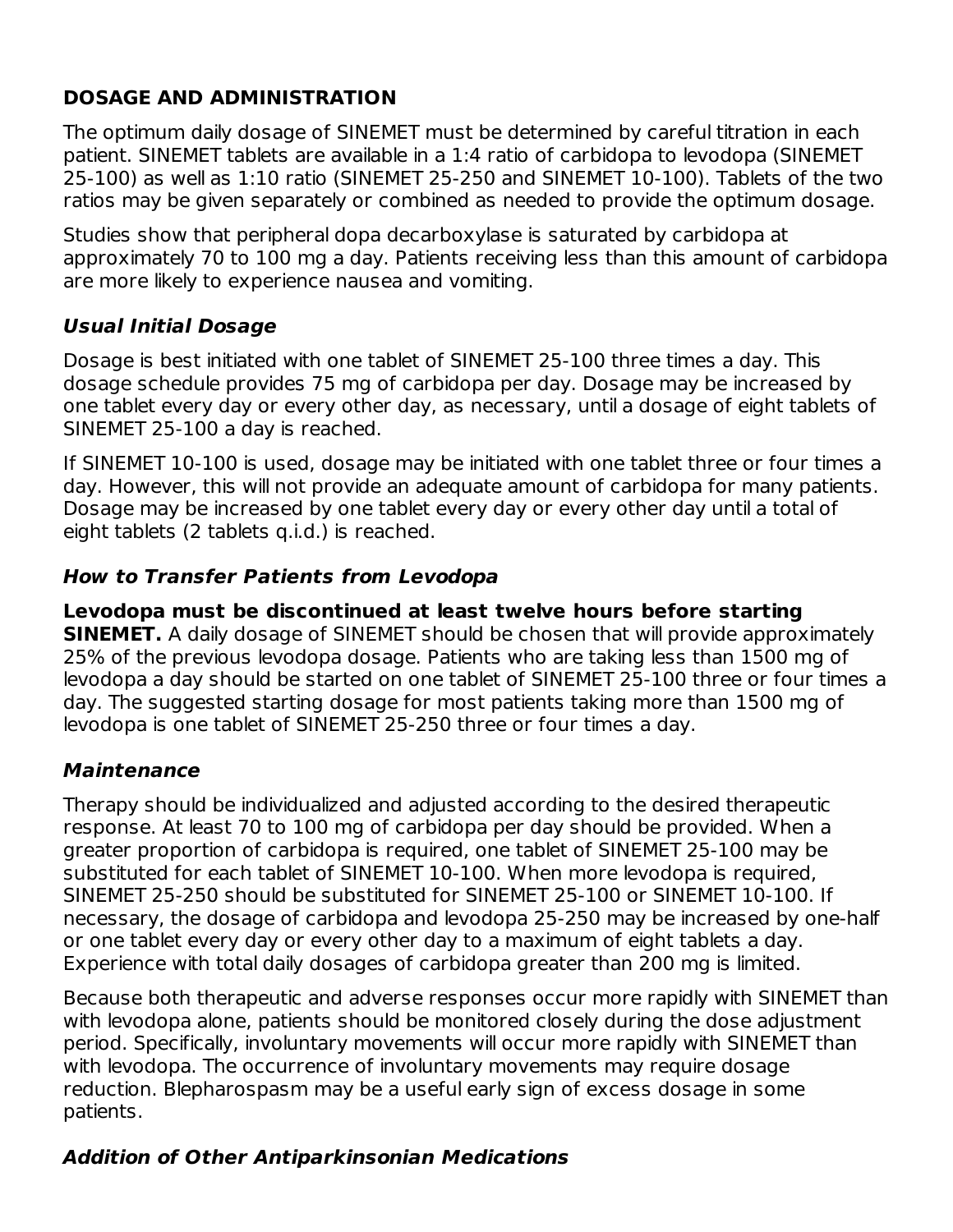Standard drugs for Parkinson's disease, other than levodopa without a decarboxylase inhibitor, may be used concomitantly while SINEMET is being administered, although dosage adjustments may be required.

## **Interruption of Therapy**

Sporadic cases of hyperpyrexia and confusion have been associated with dose reductions and withdrawal of SINEMET. Patients should be observed carefully if abrupt reduction or discontinuation of SINEMET is required, especially if the patient is receiving neuroleptics. (See WARNINGS.)

If general anesthesia is required, SINEMET may be continued as long as the patient is permitted to take fluids and medication by mouth. If therapy is interrupted temporarily, the patient should be observed for symptoms resembling NMS, and the usual daily dosage may be administered as soon as the patient is able to take oral medication.

# **HOW SUPPLIED**

SINEMET 25-100 Tablets are yellow oval tablets that are plain on one side, with "650" and a score line on the other. They are supplied as follows:

**NDC** 78206-168-01 bottles of 100.

SINEMET 10-100 Tablets are dark dapple-blue oval tablets that are plain on one side, with "647" and a score line on the other. They are supplied as follows:

**NDC** 78206-166-01 bottles of 100.

SINEMET 25-250 Tablets are light dapple-blue oval tablets that are plain on one side, with "654" and a score line on the other. They are supplied as follows:

**NDC** 78206-167-01 bottles of 100.

## **Storage and Handling**

Store at 25°C (77°F), excursions permitted to 15-30°C (59-86°F) [see USP Controlled Room Temperature]. Store in a tightly closed container, protected from light and moisture.

Dispense in a tightly closed, light-resistant container.

Distributed by: Organon LLC, a subsidiary of ORGANON & Co., Jersey City, NJ 07302, USA

For patent information: www.organon.com/our-solutions/patent/

Copyright © 2021 **Organon Global Inc.** All rights reserved.

Revised: 6/2021

uspi-og0295b-t-2106r000

**Rx Only**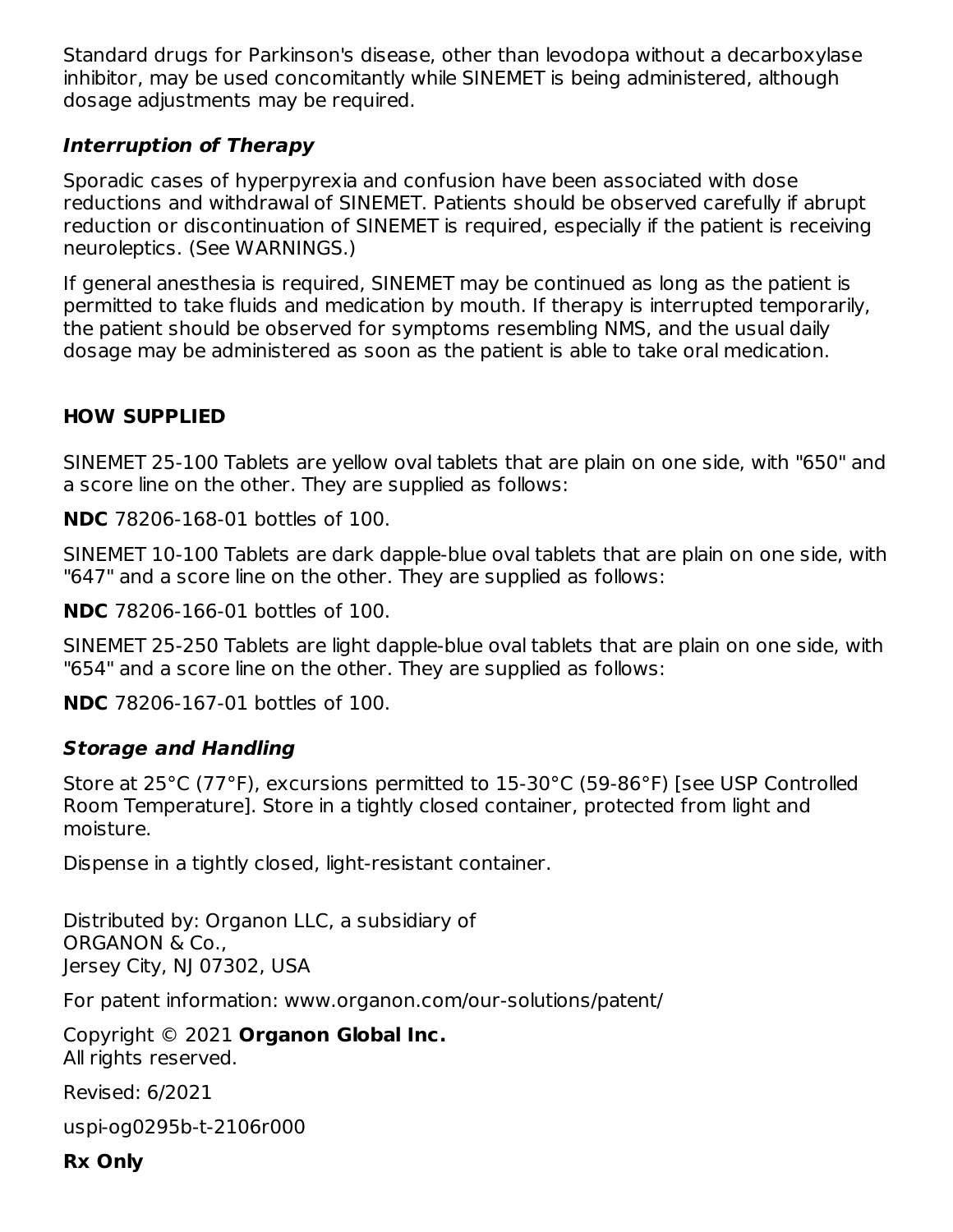## **PRINCIPAL DISPLAY PANEL - 10 mg/100 mg Tablet Bottle Label**

NDC 78206-166-01

#### **Sinemet** ® **(carbidopa and levodopa) Tablets**

#### **10 mg/100 mg**

Each tablet contains 10 mg carbidopa (anhydrous equivalent) and 100 mg levodopa.

Store at 25°C (77°F), excursions permitted to 15-30°C (59-86°F) [see USP Controlled Room Temperature]. Store in a tightly closed container, protected from light and moisture.

**Rx only**

#### **100 Tablets**



# **PRINCIPAL DISPLAY PANEL - 25 mg/100 mg Tablet Bottle Label**

NDC 78206-168-01

#### **Sinemet** ®**(carbidopa and levodopa) Tablets**

#### **25 mg/100 mg**

Each tablet contains 25 mg carbidopa (anhydrous equivalent) and 100 mg levodopa.

Store at 25°C (77°F), excursions permitted to 15-30°C (59-86°F) [see USP Controlled Room Temperature]. Store in a tightly closed container, protected from light and moisture.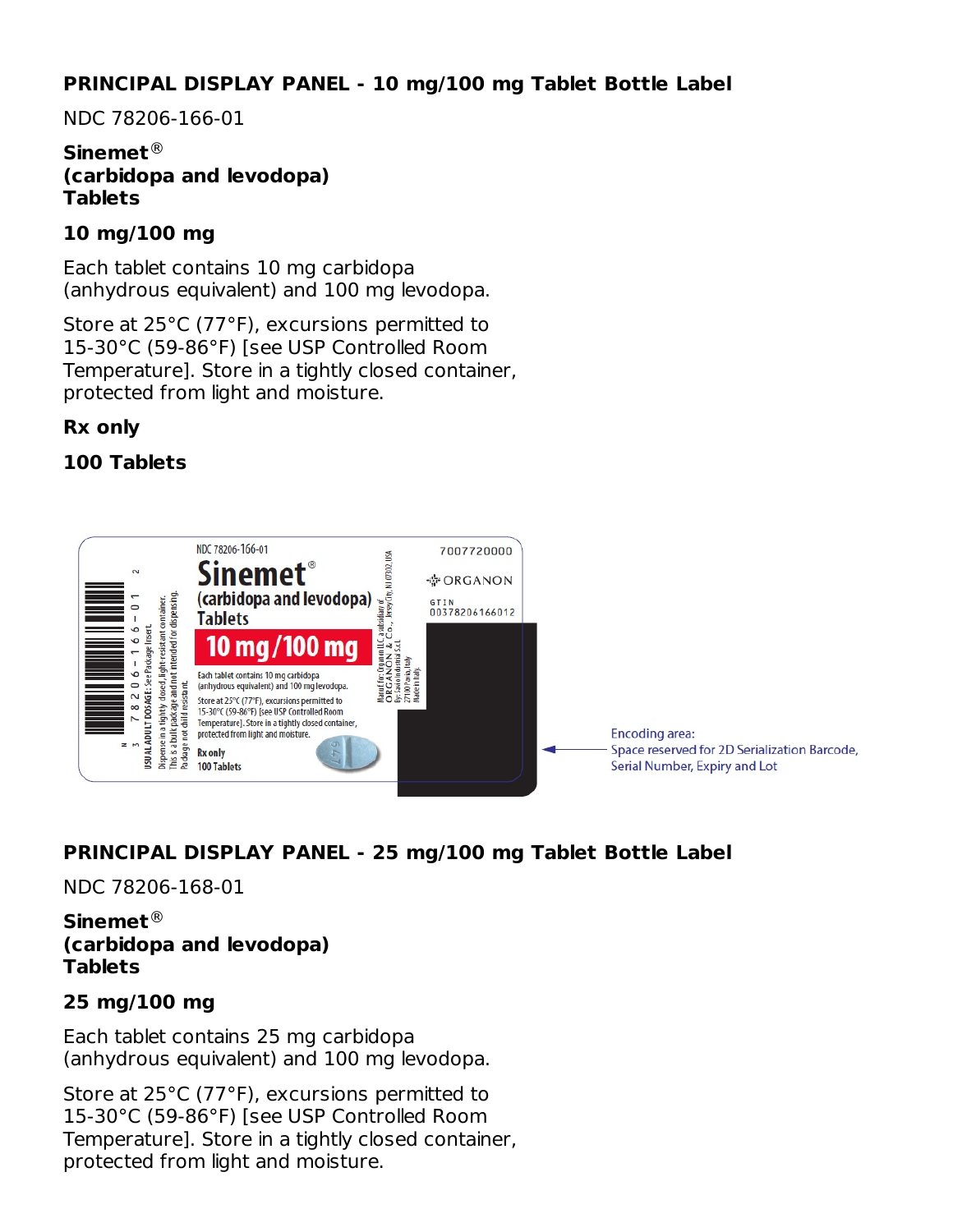# **Rx only 100 Tablets**



# **PRINCIPAL DISPLAY PANEL - 25 mg/250 mg Tablet Bottle Label**

NDC 78206-167-01

#### **Sinemet** ®**(carbidopa and levodopa) Tablets**

## **25 mg/250 mg**

Each tablet contains 25 mg carbidopa (anhydrous equivalent) and 250 mg levodopa.

Store at 25°C (77°F), excursions permitted to 15-30°C (59-86°F) [see USP Controlled Room Temperature]. Store in a tightly closed container, protected from light and moisture.

#### **Rx only**

# **100 Tablets**

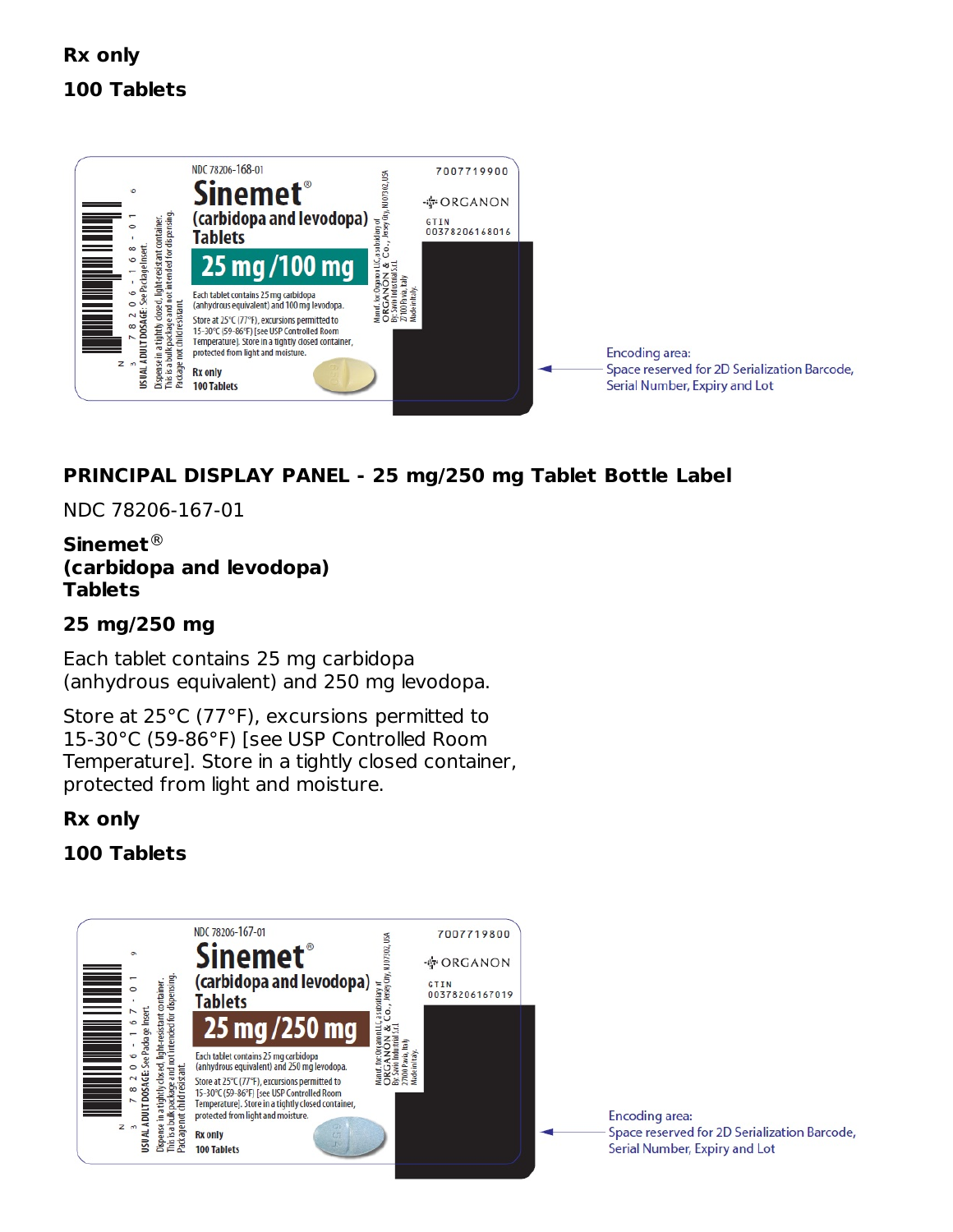| <b>SINEMET</b>                                |                                        |                                                             |                                                                      |                                       |                                       |                              |                                     |  |  |  |
|-----------------------------------------------|----------------------------------------|-------------------------------------------------------------|----------------------------------------------------------------------|---------------------------------------|---------------------------------------|------------------------------|-------------------------------------|--|--|--|
|                                               | carbidopa and levodopa tablet          |                                                             |                                                                      |                                       |                                       |                              |                                     |  |  |  |
|                                               |                                        |                                                             |                                                                      |                                       |                                       |                              |                                     |  |  |  |
| <b>Product Information</b>                    |                                        |                                                             |                                                                      |                                       |                                       |                              |                                     |  |  |  |
|                                               | <b>Product Type</b>                    | <b>HUMAN PRESCRIPTION DRUG</b><br><b>Item Code (Source)</b> |                                                                      |                                       |                                       | NDC:78206-166                |                                     |  |  |  |
|                                               | <b>Route of Administration</b>         |                                                             | ORAL                                                                 |                                       |                                       |                              |                                     |  |  |  |
|                                               |                                        |                                                             |                                                                      |                                       |                                       |                              |                                     |  |  |  |
|                                               |                                        |                                                             |                                                                      |                                       |                                       |                              |                                     |  |  |  |
|                                               | <b>Active Ingredient/Active Moiety</b> |                                                             |                                                                      |                                       |                                       |                              |                                     |  |  |  |
|                                               |                                        |                                                             | <b>Ingredient Name</b>                                               |                                       | <b>Basis of Strength Strength</b>     |                              |                                     |  |  |  |
|                                               |                                        |                                                             | CARBIDOPA (UNII: MNX7R8C5VO) (CARBIDOPA ANHYDROUS - UNII:KR87B45RGH) |                                       | CARBIDOPA ANHYDROUS                   |                              | 10 <sub>mg</sub>                    |  |  |  |
|                                               |                                        |                                                             | LEVODOPA (UNII: 466270600J) (LEVODOPA - UNII:466270600J)             |                                       | <b>LEVODOPA</b>                       |                              | 100 mg                              |  |  |  |
|                                               |                                        |                                                             |                                                                      |                                       |                                       |                              |                                     |  |  |  |
|                                               | <b>Inactive Ingredients</b>            |                                                             |                                                                      |                                       |                                       |                              |                                     |  |  |  |
|                                               |                                        |                                                             | <b>Ingredient Name</b>                                               |                                       |                                       |                              | <b>Strength</b>                     |  |  |  |
| MICROCRYSTALLINE CELLULOSE (UNII: OP1R32D61U) |                                        |                                                             |                                                                      |                                       |                                       |                              |                                     |  |  |  |
|                                               | MAGNESIUM STEARATE (UNII: 70097M6I30)  |                                                             |                                                                      |                                       |                                       |                              |                                     |  |  |  |
|                                               | STARCH, CORN (UNII: O8232NY3SJ)        |                                                             |                                                                      |                                       |                                       |                              |                                     |  |  |  |
|                                               | FD&C BLUE NO. 2 (UNII: L06K8R7DQK)     |                                                             |                                                                      |                                       |                                       |                              |                                     |  |  |  |
|                                               |                                        |                                                             |                                                                      |                                       |                                       |                              |                                     |  |  |  |
|                                               |                                        |                                                             |                                                                      |                                       |                                       |                              |                                     |  |  |  |
|                                               | <b>Product Characteristics</b>         |                                                             |                                                                      |                                       |                                       |                              |                                     |  |  |  |
| Color<br>BLUE (dark dapple-blue)              |                                        |                                                             |                                                                      | <b>Score</b>                          |                                       | 2 pieces                     |                                     |  |  |  |
| <b>OVAL</b><br><b>Shape</b>                   |                                        |                                                             |                                                                      | <b>Size</b>                           |                                       | 13mm<br>647                  |                                     |  |  |  |
| Flavor<br><b>Contains</b>                     |                                        |                                                             |                                                                      | <b>Imprint Code</b>                   |                                       |                              |                                     |  |  |  |
|                                               |                                        |                                                             |                                                                      |                                       |                                       |                              |                                     |  |  |  |
|                                               |                                        |                                                             |                                                                      |                                       |                                       |                              |                                     |  |  |  |
|                                               | <b>Packaging</b>                       |                                                             |                                                                      |                                       |                                       |                              |                                     |  |  |  |
| #                                             | <b>Item Code</b>                       |                                                             | <b>Package Description</b>                                           |                                       | <b>Marketing Start</b><br><b>Date</b> |                              | <b>Marketing End</b><br><b>Date</b> |  |  |  |
| $\mathbf{1}$                                  | NDC: 78206-166-<br>01                  | Product                                                     | 100 in 1 BOTTLE; Type 0: Not a Combination                           | 06/01/2021                            |                                       |                              |                                     |  |  |  |
|                                               |                                        |                                                             |                                                                      |                                       |                                       |                              |                                     |  |  |  |
| <b>Marketing Information</b>                  |                                        |                                                             |                                                                      |                                       |                                       |                              |                                     |  |  |  |
| <b>Marketing</b><br>Category                  |                                        |                                                             | <b>Application Number or Monograph</b><br><b>Citation</b>            | <b>Marketing Start</b><br><b>Date</b> |                                       | <b>Marketing End</b><br>Date |                                     |  |  |  |
| <b>NDA</b>                                    |                                        | NDA017555                                                   |                                                                      | 06/01/2021                            |                                       |                              |                                     |  |  |  |
|                                               |                                        |                                                             |                                                                      |                                       |                                       |                              |                                     |  |  |  |

# **SINEMET**

carbidopa and levodopa tablet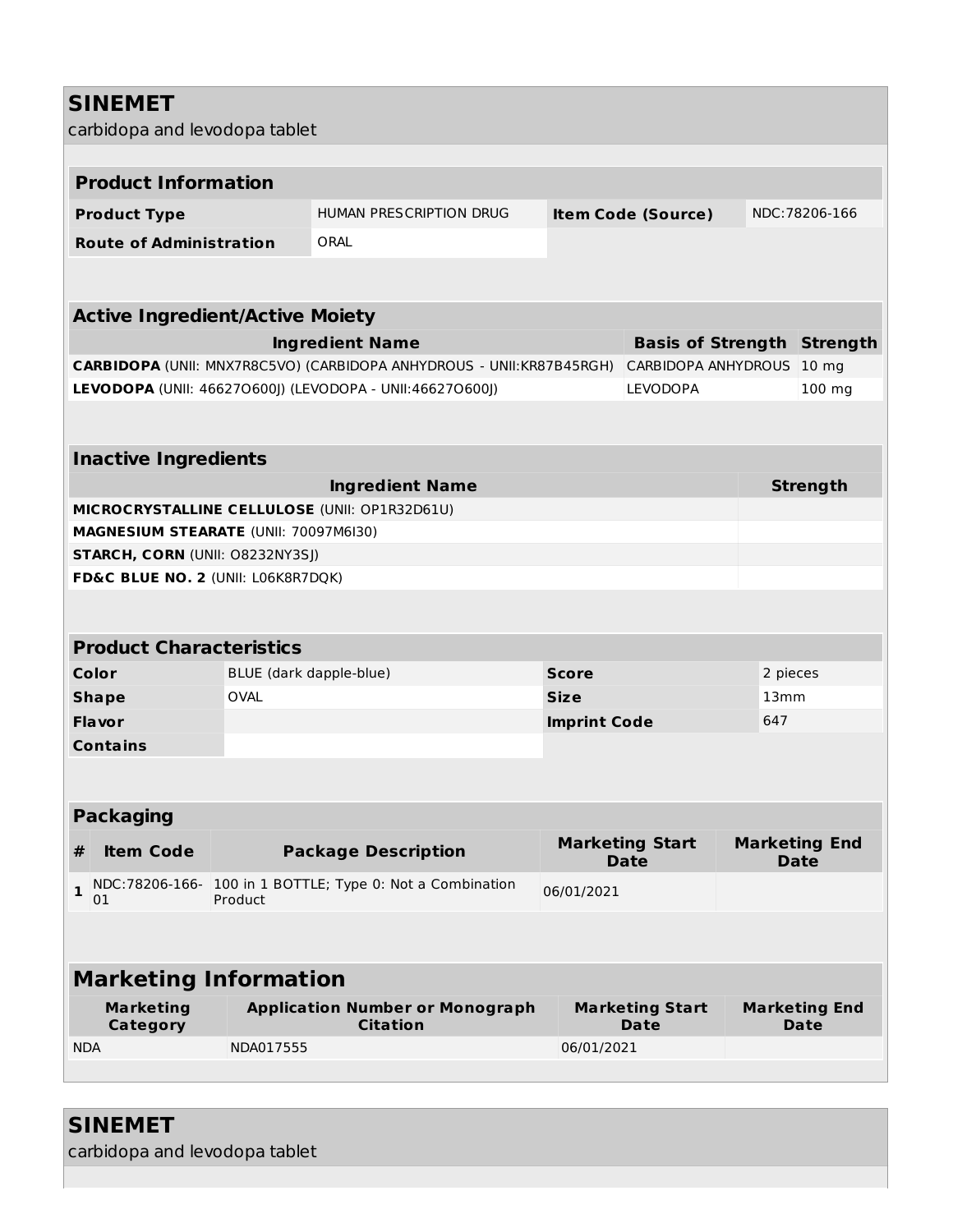| <b>Product Information</b>                                           |           |                                                           |                            |            |                                                          |                 |                                     |  |
|----------------------------------------------------------------------|-----------|-----------------------------------------------------------|----------------------------|------------|----------------------------------------------------------|-----------------|-------------------------------------|--|
| <b>Product Type</b>                                                  |           |                                                           | HUMAN PRESCRIPTION DRUG    |            | <b>Item Code (Source)</b>                                |                 | NDC:78206-168                       |  |
| <b>Route of Administration</b>                                       |           | ORAI                                                      |                            |            |                                                          |                 |                                     |  |
|                                                                      |           |                                                           |                            |            |                                                          |                 |                                     |  |
|                                                                      |           |                                                           |                            |            |                                                          |                 |                                     |  |
| <b>Active Ingredient/Active Moiety</b>                               |           |                                                           |                            |            |                                                          |                 |                                     |  |
| CARBIDOPA (UNII: MNX7R8C5VO) (CARBIDOPA ANHYDROUS - UNII:KR87B45RGH) |           | <b>Ingredient Name</b>                                    |                            |            | <b>Basis of Strength Strength</b><br>CARBIDOPA ANHYDROUS |                 | 25 mg                               |  |
| LEVODOPA (UNII: 466270600J) (LEVODOPA - UNII:466270600J)             |           |                                                           |                            |            | <b>LEVODOPA</b>                                          |                 | 100 mg                              |  |
|                                                                      |           |                                                           |                            |            |                                                          |                 |                                     |  |
| <b>Inactive Ingredients</b>                                          |           |                                                           |                            |            |                                                          |                 |                                     |  |
|                                                                      |           | <b>Ingredient Name</b>                                    |                            |            |                                                          | <b>Strength</b> |                                     |  |
| MICROCRYSTALLINE CELLULOSE (UNII: OP1R32D61U)                        |           |                                                           |                            |            |                                                          |                 |                                     |  |
| MAGNESIUM STEARATE (UNII: 70097M6I30)                                |           |                                                           |                            |            |                                                          |                 |                                     |  |
| <b>STARCH, CORN (UNII: O8232NY3SJ)</b>                               |           |                                                           |                            |            |                                                          |                 |                                     |  |
| D&C YELLOW NO. 10 (UNII: 35SW5USQ3G)                                 |           |                                                           |                            |            |                                                          |                 |                                     |  |
|                                                                      |           |                                                           |                            |            |                                                          |                 |                                     |  |
| <b>Product Characteristics</b>                                       |           |                                                           |                            |            |                                                          |                 |                                     |  |
| Color                                                                |           | <b>YELLOW</b>                                             | <b>Score</b>               |            |                                                          | 2 pieces        |                                     |  |
| <b>OVAL</b><br><b>Shape</b>                                          |           |                                                           | <b>Size</b>                |            |                                                          | 13mm            |                                     |  |
| Flavor                                                               |           |                                                           | <b>Imprint Code</b>        |            |                                                          | 650             |                                     |  |
| <b>Contains</b>                                                      |           |                                                           |                            |            |                                                          |                 |                                     |  |
|                                                                      |           |                                                           |                            |            |                                                          |                 |                                     |  |
| <b>Packaging</b>                                                     |           |                                                           |                            |            |                                                          |                 |                                     |  |
| #<br><b>Item Code</b>                                                |           |                                                           | <b>Package Description</b> |            | <b>Marketing Start</b><br><b>Date</b>                    |                 | <b>Marketing End</b><br><b>Date</b> |  |
| $\mathbf{1}$<br>01                                                   | Product   | NDC:78206-168- 100 in 1 BOTTLE; Type 0: Not a Combination |                            | 06/01/2021 |                                                          |                 |                                     |  |
|                                                                      |           |                                                           |                            |            |                                                          |                 |                                     |  |
| <b>Marketing Information</b>                                         |           |                                                           |                            |            |                                                          |                 |                                     |  |
| <b>Marketing</b>                                                     |           | <b>Application Number or Monograph</b>                    |                            |            | <b>Marketing Start</b>                                   |                 | <b>Marketing End</b>                |  |
| <b>Category</b>                                                      |           | <b>Citation</b>                                           |                            |            | <b>Date</b>                                              |                 | Date                                |  |
| <b>NDA</b>                                                           | NDA017555 |                                                           |                            | 06/01/2021 |                                                          |                 |                                     |  |
|                                                                      |           |                                                           |                            |            |                                                          |                 |                                     |  |
| <b>SINEMET</b>                                                       |           |                                                           |                            |            |                                                          |                 |                                     |  |

carbidopa and levodopa tablet

| <b>Product Information</b>     |                         |                           |               |  |  |  |  |
|--------------------------------|-------------------------|---------------------------|---------------|--|--|--|--|
| <b>Product Type</b>            | HUMAN PRESCRIPTION DRUG | <b>Item Code (Source)</b> | NDC:78206-167 |  |  |  |  |
| <b>Route of Administration</b> | ORAL                    |                           |               |  |  |  |  |